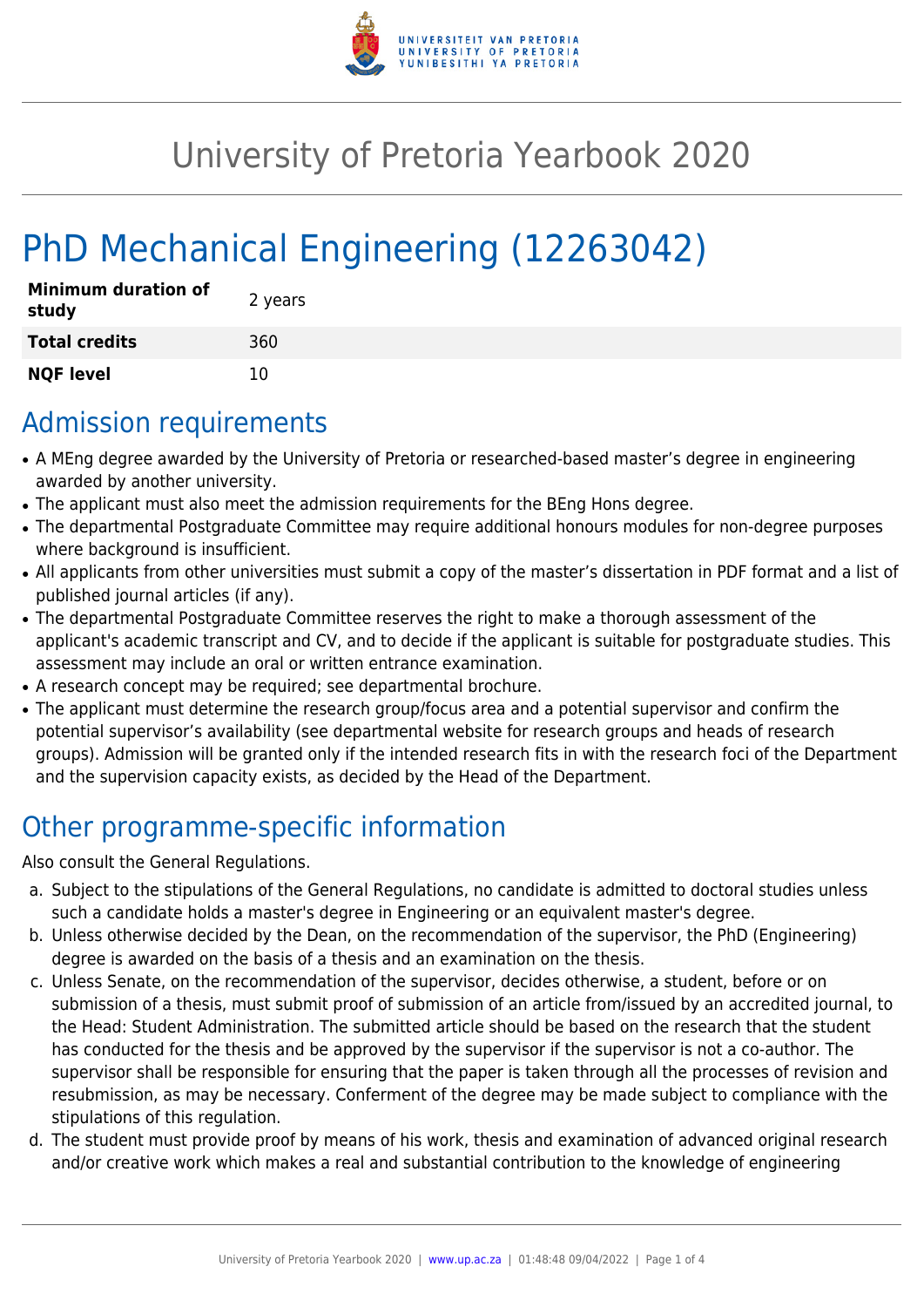

science and/or practice.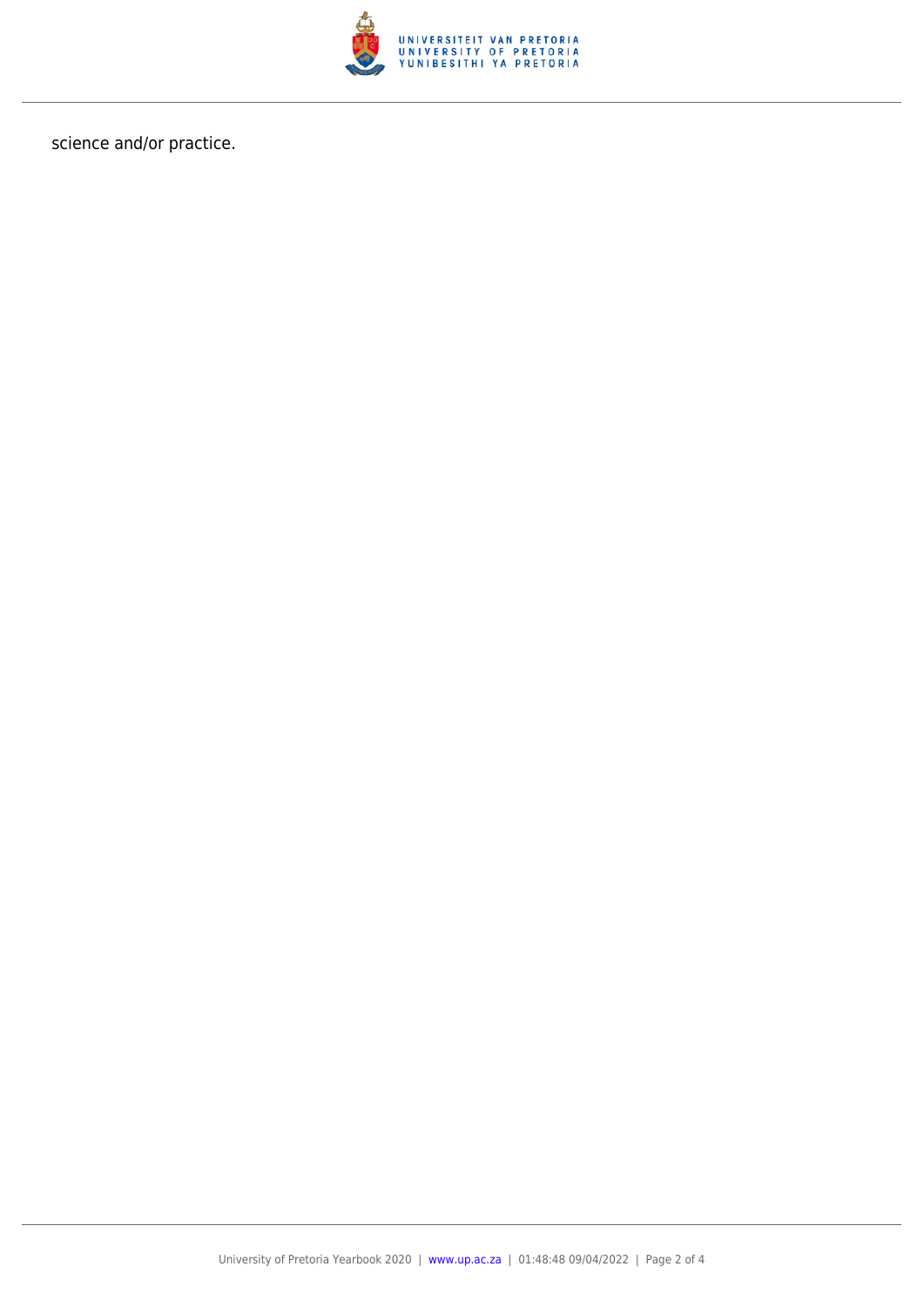

## Curriculum: Year 1

**Minimum credits: 360**

#### **Core modules**

#### **Thesis: Mechanical engineering 990 (MIR 990)**

| <b>Module credits</b>         | 360.00                                  |
|-------------------------------|-----------------------------------------|
| <b>Prerequisites</b>          | No prerequisites.                       |
| Language of tuition           | Module is presented in English          |
| <b>Department</b>             | Mechanical and Aeronautical Engineering |
| <b>Period of presentation</b> | Year                                    |